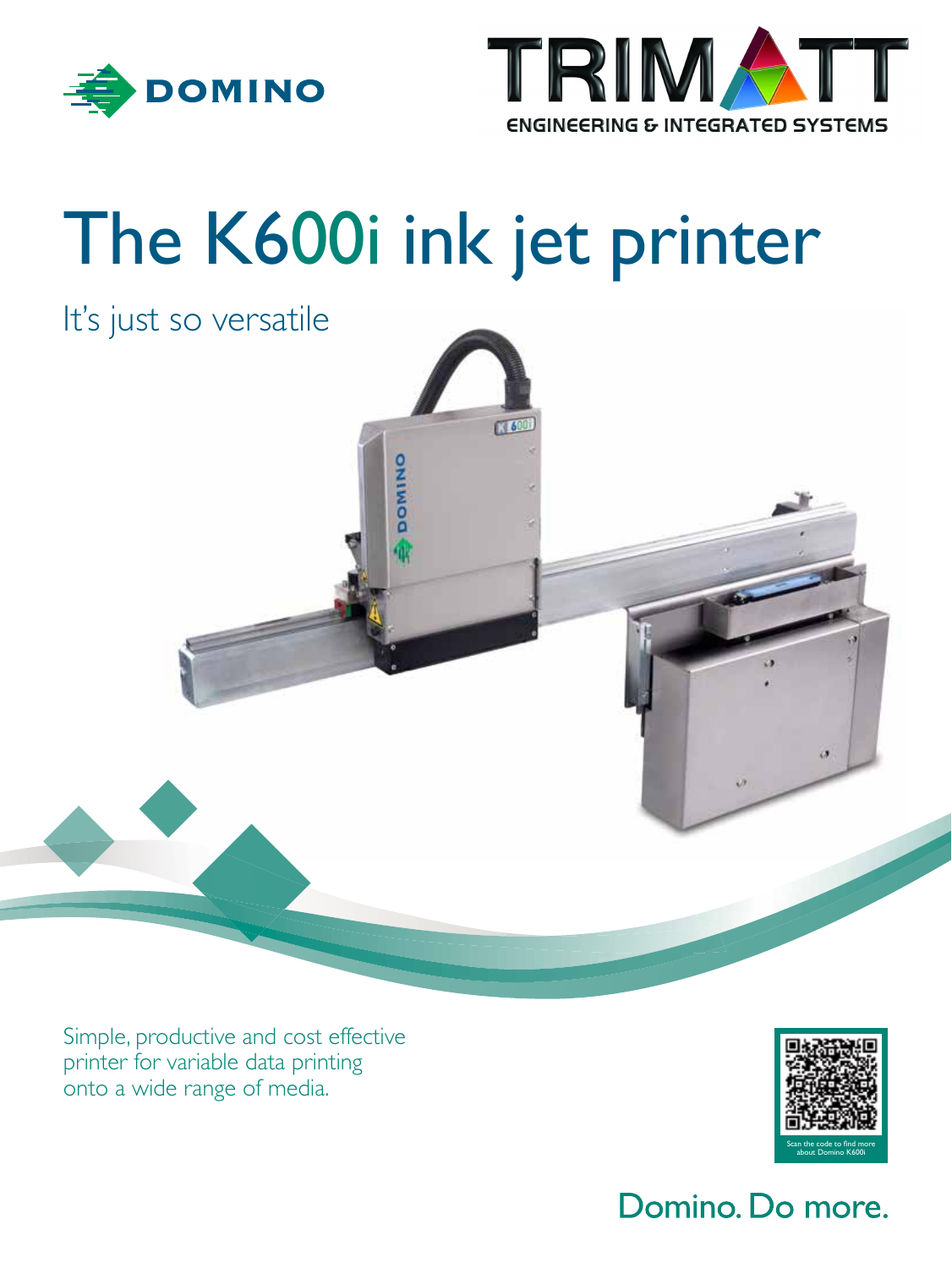#### It's just so versatile

Printing on to a wide range of uncoated and coated, as well as plastic media, the K600i combines productivity with 600dpi print quality.

The K600i, configured to the print width required, can be integrated into an existing handling system for digital imprinting or can be in the format of a monochrome digital press.

Simple and productive digital ink jet will help you to increase sales and profitability.



#### A diverse range of applications

Designed for sheet or web – printing onto labels, tags, tickets, forms, security products and direct mail.



Personalization of high quality pre-printed labels.



Printing barcodes and numbering in a defined sequence.



Microprinting for small text requirements - includes the option to print at 1200dpi.

### Greener credentials

Domino's commitment and investment in sound environmental practices means we frequently exceed the increasingly demanding governmental, industry and company standards and regulations. We are committed to minimising the consumption of natural resources and energy and the creation of waste. Our products are RoHS and WEEE compliant so that they are recyclable.

#### K600i

The K600i is supplied with UV curable inks representing an efficient use of our natural resources. Although UV curable inks are chemicals and need to be used correctly, they offer significant environmental benefits compared to solvent alternatives. Solvent inks include up to 95% volatile solvents that evaporate into the environment and require regular print head cleaning. K600i UV curable inks contain 1% volatile solvents.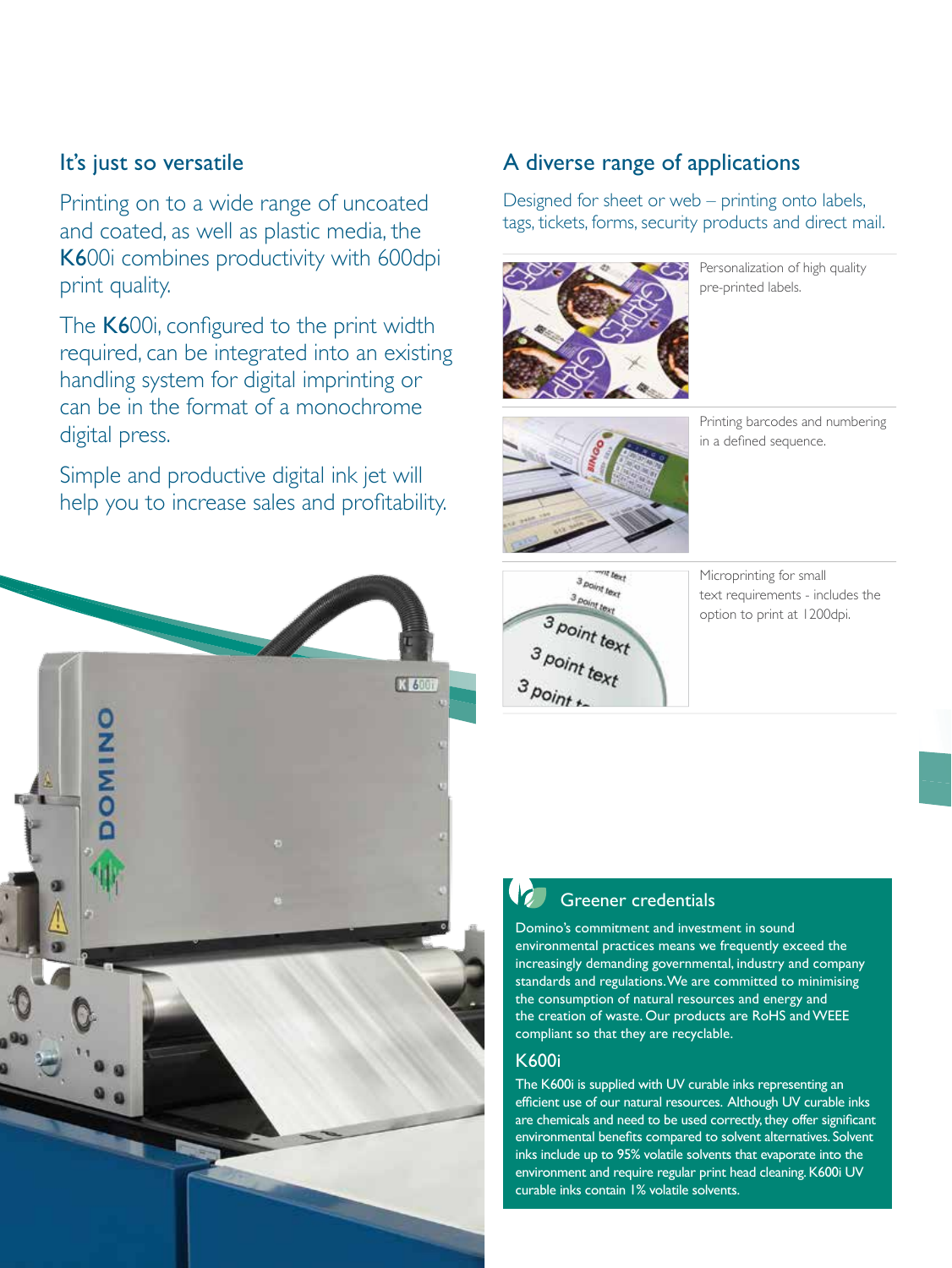### Configured for your requirements

#### Modular

Print widths range from a single print module, printing an image area of 108mm (4.25") up to 445mm (17.54") as standard (wider on request). Print head alignment and image stitching is achieved through the **i-Tech** *StitchLink* micromotor controller technology. It is easy and accurate for rapid set up of high quality images.

#### Stand alone

Domino can supply a number of alternative stand alone digital print solutions, including reel to reel or integrated on the Domino **UniLine** mail base.

#### Easy to Integrate

The compact print head comes complete with mounting bracket and **i-Tech** *CleanCap*

maintenance station. Options include a roller section or complete Domino **WebEx** extension section, enabling simple integration into an existing machine.

This can include mounting on a printing press, finishing line or a mail base... we just need some space and good material control to convert you to digital.

### It is all about cost of ownership

#### Simple

Compared with other digital printing technologies, Piezo ink jet with UV curable ink is a non-contact form of printing with few moving parts. There are fewer requirements for manual intervention. The result is enhanced reliability.

#### Pay for what you use

The K600i has few consumable parts. The UV curable ink and flush are charged based on the amount used. There is also the potential to reduce costs for longer run jobs through variable data imprinting, thereby limiting the amount of digital ink required and maximizing profit per job.



#### Use what you need

Select one of four drop sizes (6, 7, 11, 14pl) for each job. Optimise print quality for a given media or reduce production costs by controlling ink usage.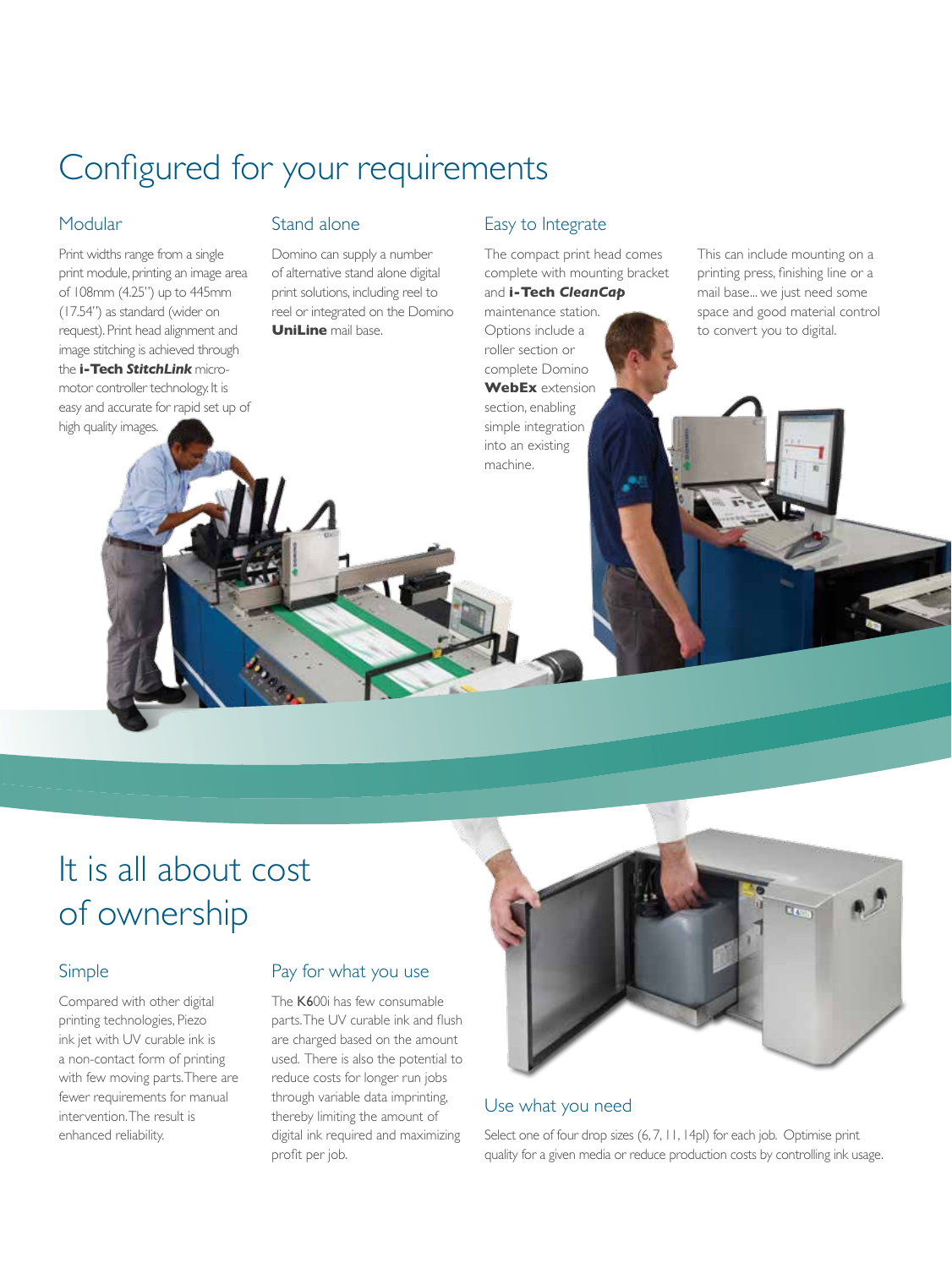### Productivity productivity productivity

#### Less maintenance time

The revolutionary **i-Tech CleanCap** automated print head cleaning and capping technology means the K600i almost maintains itself. *CleanCap* is a clean and consistent controlled process: there is no time consuming daily manual print head cleaning. The risk of print nozzle blockages are dramatically reduced, which all adds up to being able to run more production. When not in operation the print head is automatically moved into the *CleanCap* where the head is wiped and capped ready for the next use.

#### It keeps operating

We want to keep the print heads running. The unique **i-Tech**  *ActiFlow* ink circulating system ensures that the ink is always moving around the print head, even when the print head has stopped. *ActiFlow* helps to degas the ink, preventing air bubbles forming that can impact nozzle performance. More time is spent on printing and less is spent on maintenance.

#### It is quick

Operating at linear speeds up to 75m/m (246ft/min), printing at 600dpi, means the K600i sets new standards for printing onto a wide range of substrates. 150m/m (492ft/min) can be achieved at 300dpi print resolution.



### Workflow efficiency – It is not just about printing

#### Industry Standard **Controller**

The Domino **Editor GT** PC based controller, with over 2,000 installations, is available for receiving and configuring data files for printing. A number of data formats can be received. In addition data creation tools are available, such as cut and stack and step and repeat numbering. To meet your application needs, a range of machine control options are available, including mail sort and in-line camera verification.



#### Simple data prep tools

Off-line software tools are available for easy set up of more complex production jobs.

#### Custom

For individual requirements, where Workflow processes are already established…talk to us – we have the expertise to integrate seamlessly and cost effectively.

### Domino. Do more.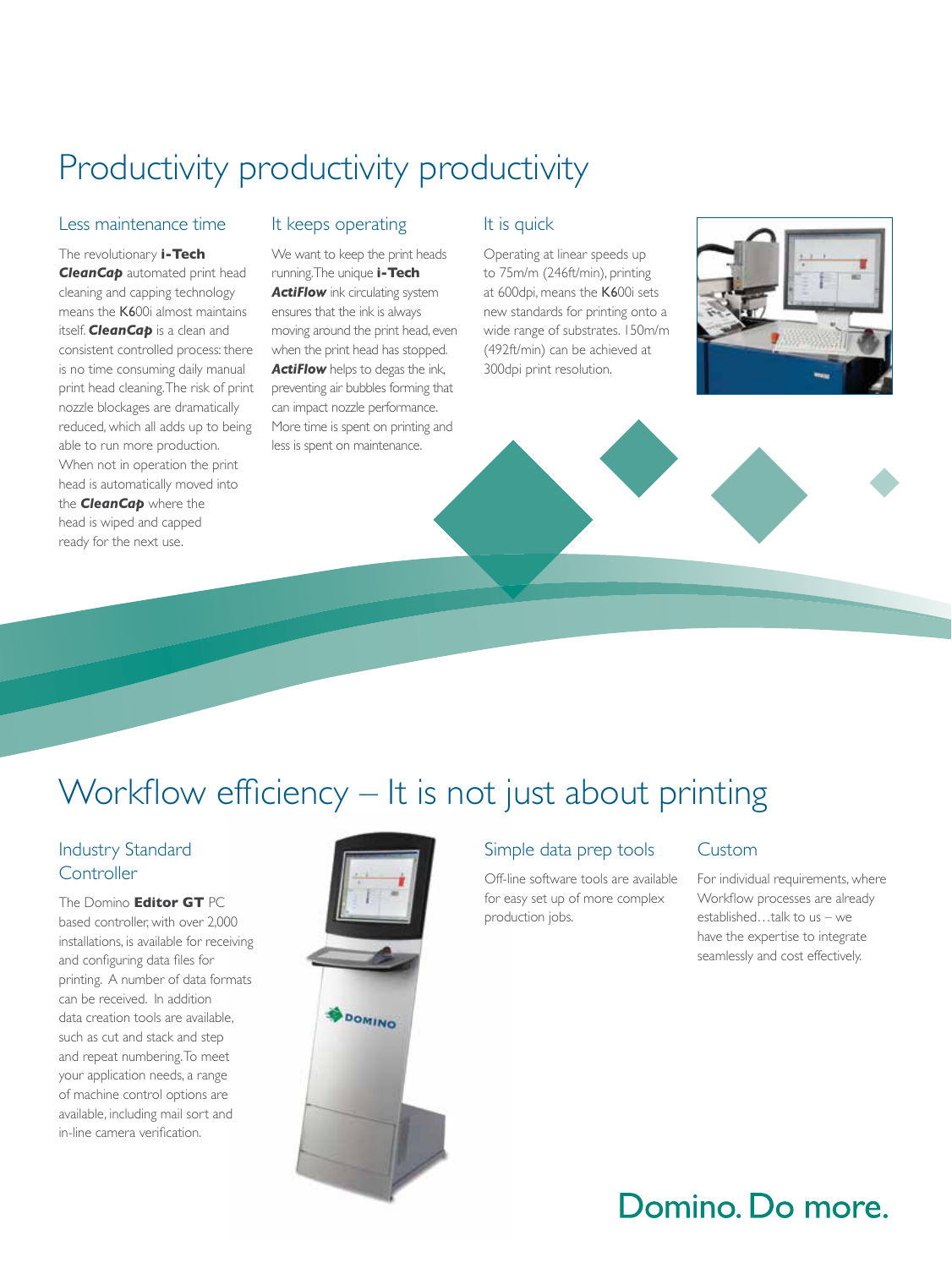## A quick tour around the K600i

### *intelligent Technology*



Water chiller can be provided for print optimisation when required

### Domino. Do more.